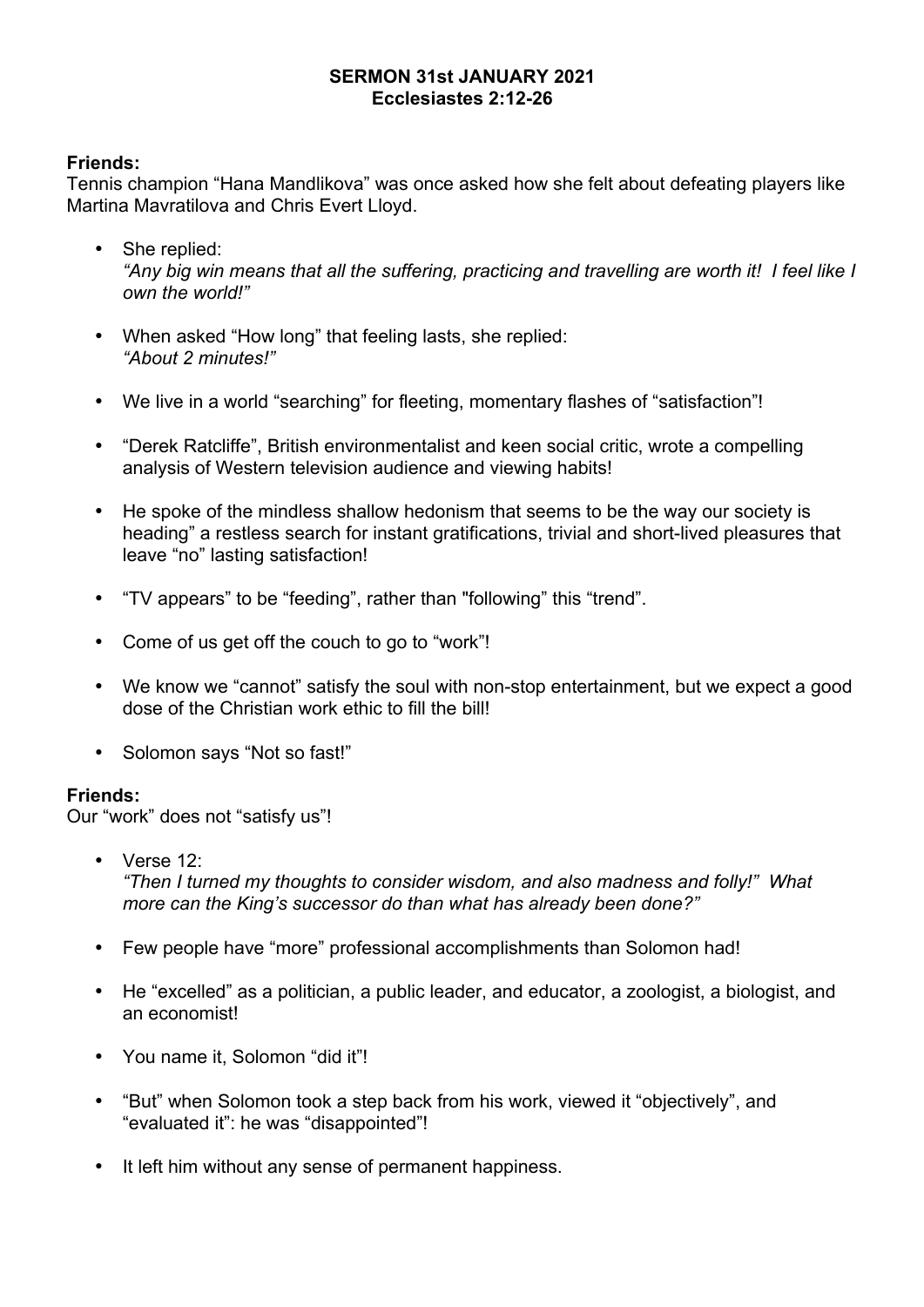• Solomon "complained" that when he surveyed all that his hands had done, everything was meaningless, nothing was gained under the sun! **(2:11)**

### **Friends:**

We plunge into our careers with the adrenaline of a diver off a high board; dreaming of "influence and impact" – of making a "splash" for all to see!

- We want to be the "BEST in the game"!
- We want to be the best in "our generation"!
- We want to be "recognized" as "pacesetters"!
- It's not just well known athletes, like Hana Mandlikova, who are "disillusioned"!
- Listen to an "ordinary person": *"I'm a single parent, working full time, so juggling work, home and my social life: "placed me on a treadmill" that left me unfulfilled, drained and powerless! I could not see how else to live my life!"*

#### **Friends:**

"Mobile phones", "social media" and the relentless pursuit of "emails" have "blurred" the lines between "work and home"!

- "Home" is no longer a "refuge" but an extension of the "office"!
- Work "doesn't" satisfy life's "deepest" needs.
- It "didn't" in Solomon's day!
- It has "not since"; and it "never will"!
- Verses 13 to 16 reveal that our work eventually reduces us all to the "same level"!
- Verse 16: *"For the wise, like the fool, will not be long remembered; the days have already come when both have been forgotten. Like the fool, the wise too must "die"!"*
- Now "Solomon" "astonishes us" with his "conclusion": He claims that when we see things only as they are "under the sun", we discover that all our work "neither: satisfies nor separates us, it reduces us all to the "same level"!
- "Imagine" for yourself a life of relentless, bone-wearing work! The "man" in the next cubicle puts in a career of lazy "underachievement"!
- The "two" of you "die" on the same day and are laid out in the "same funeral home".
- 'No stranger' could view both bodies and identify which was the "go-getter" and which was the "slacker"!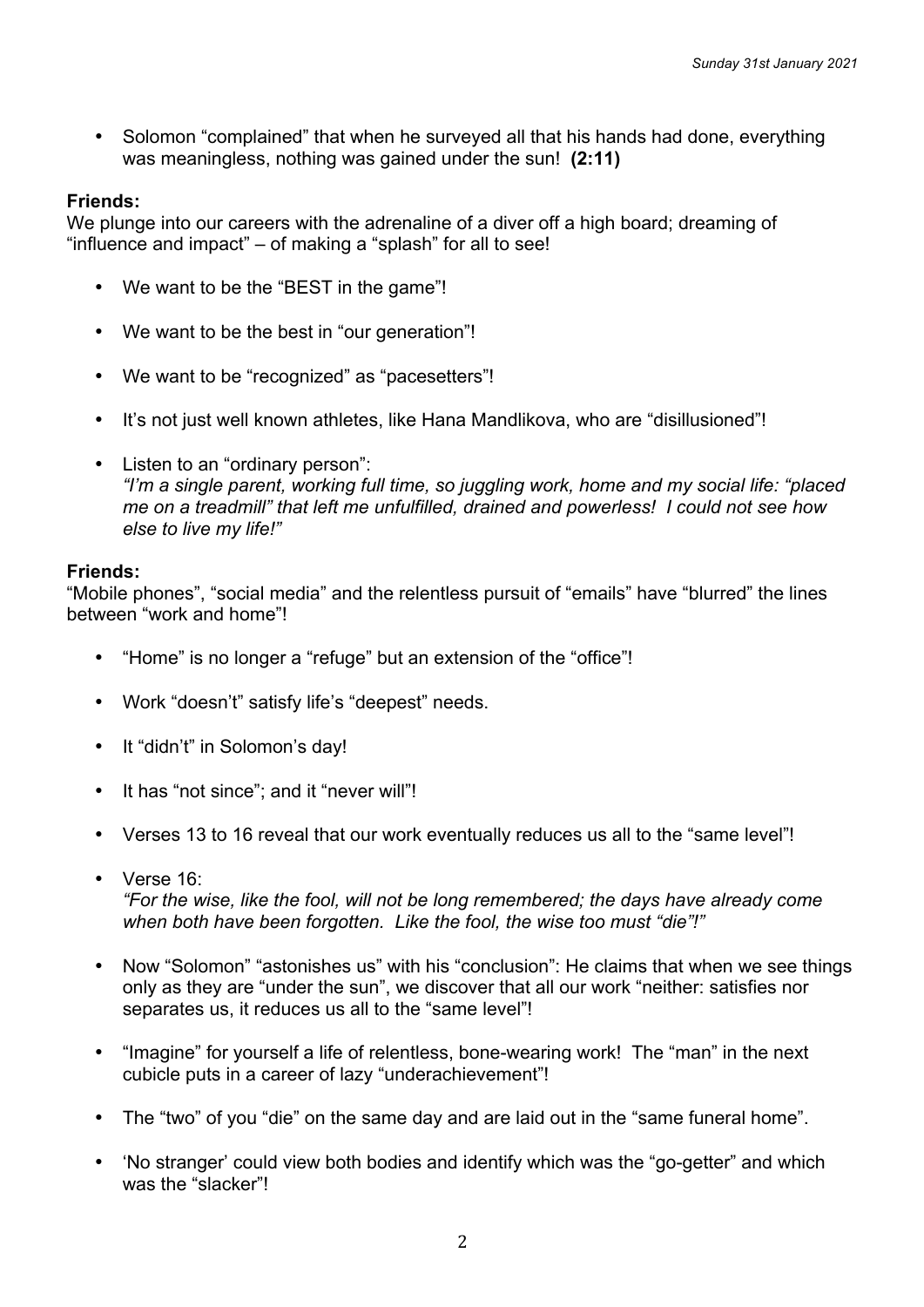• Job says: *"Naked I came from my mother's womb, and naked shall I return there!"*

*(Job 1:21)*

- "Harry Ironside", who pastored Moody Church in Chicago from 1929-1948, said: *"Death is the great leveler of all men. Whether rich or poor, wise or foolish, powerful or weak, renowned or obscure – no one can rise above it, cheat it, or escape its eventual claim on his life!*
- Verse 13: *"I saw that "wisdom" is better than "folly"; just as light is better than "darkness"!"*

# **Friends:**

"Wisdom" has value!

- Solomon "encourages" us to seek "wisdom"!
- "Wisdom" is like light to a man walking!
- Later on Solomon tells us to possess wisdom for it will give "success"! *(Ecc. 10:10)*
- Wisdom will preserve life and protect it!
- *Ecc. 7:12)*
- Wisdom will give strength! *(Ecc. 7:19)*
- Man is "guided" by "wisdom"! *(Ecc. 2:3)*
	- Man "toils" by wisdom! *(Ecc. 2:21)*
		- Man tests and weighs "experiences" by wisdom!
- *(Ecc 7:23)*
- "Limited" wisdom may be but it is still "indispensable" for life in a fallen world!

#### **Friends:**

"Earthly wisdom" can get us so far, for eternal life we need "wisdom from Heaven"!

• Paul's words in 1 Corinthians 1:30 need to be studied and remembered: *"It is because of God that you are in Christ Jesus, who have become for us "wisdom" from God: that is, our righteousness, our holiness and our redemption!"*

# **Friends:**

Want true everlasting wisdom? It's "only found" in the Lord Jesus!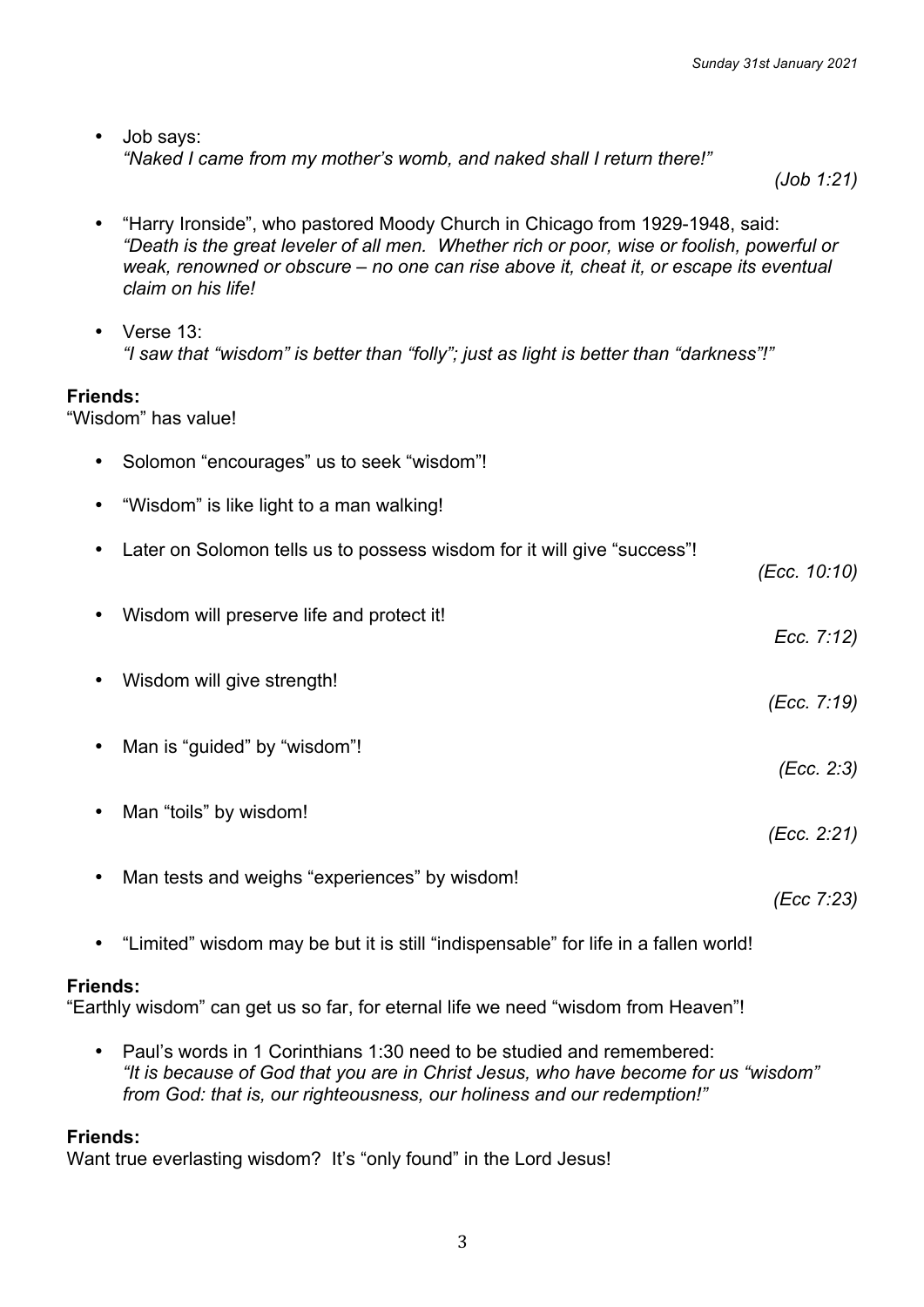- Jesus makes us "right" with God!
- Jesus makes us "holy" in God's sight!
- Jesus "redeems" us from our old self-centered sinful life!

## **Friends:**

Is "Jesus Christ" your "Wisdom" from God? Is Jesus Christ your "sufficiency?"

- Verse 14: *"The "wise" have eyes in their heads, while the "fool" walks in the darkness; but I cam to realize that the same fate overtakes them both!"*
- "Wisdom" is light and it is God's gift to us, as man's possession it is spiritual sight!
- The "fool", whom we meet here for the first time, is notorious for his babbling, his drunkenness, his tendency to evil, one of whom wickedness is fun!

*(Pr. 10:23)*

• The fool has more interest in his own pursuits than in wisdom.

*(Pr. 18:2)*

- The fool takes delight in airing their own opinions!
- The fool has no light from God, no spiritual eyes to see the truth!
- The fool prefigures the New Testament sinner who loves darkness *(Jh. 3:19)* and is darkness! *(Eph. 5:8)*

#### **Friends:**

As a "cure" for the ultimate problem of life; "wisdom" is "useless": both the wise man and the fool "succumb" to "death"!

- Verse 15: *"Then I said to myself, the "fate" of the fool will overtake me also"!*
- What then do I gain by being wise? I said to myself, "this too is meaningless"!

#### **Friends:**

What's the "point" of being holy? What's the point of being honest and loyal? What's the point of prayer and repentance? What's the point of being obedient if the "Christian" and "non-Christian" both have the "same end"?

- What happens to the "human" body" after 100 years inside a coffin?
- Just a few minutes after death your brain begins to break down. Its cells collapse and release water. Then other energy-guzzling organs follow!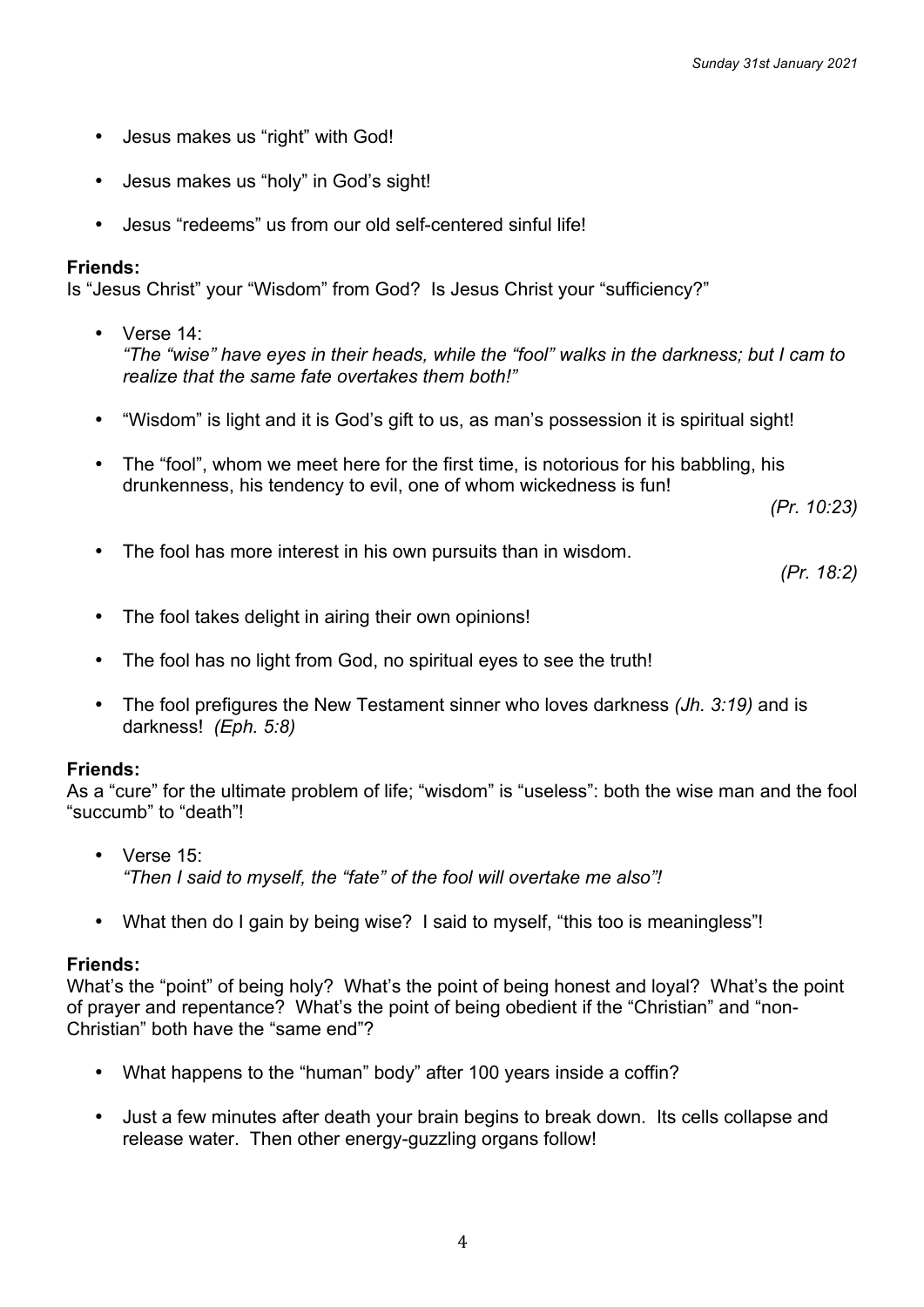- That night microbes eat through your gut and escape into the rest of your body!
- They release toxic gases that cause your body to bloat up and smell!
- Most of your tissues will probably liquefy!
- But thin skin, like your eyelids, could dry out and mummify, while fatty areas of your body can turn into a soap-like substance called grave wax!
- After 3 or 4 months your yellow green complexion has turned brownish-black because the iron inside your blood vessels spills out, becoming oxidized!
- After a year, your cotton clothes disintegrate! By 50 years your tissues will have liquefied and disappeared! After 80 years in that coffin your bones will crack as the soft collagen inside them deteriorates!
- After a century the last of your bones will have collapsed into dust! And only the most durable part of your body, you "teeth" will remain!
- What's the point of life if we all end up as a "pair of teeth"?
- The "wise and the foolish" all end up as a "pair of teeth"!
- Verse 16: *"For the wise, like the fool, will not be long remembered; the days have already come when both have been forgotten. Like the fool, the wise too must die!"*
- But we "know" as believers in the Risen Lord Jesus the grave is "not the end"!
- We will be with the Lord for all eternity!
- We won't "need" that body in the grave where we are going, for God will give us a new body in Heaven that will be similar to Christ's body after his "resurrection"!

*(Phil. 3:21) (cf. 1 Cor. 15)*

#### **Friends:**

We will all "die" because of sin! We will all be "judged" according to our works!

*(2 Cor. 5:10)*

- We will all "appear" before the Judgment Seat of Christ!
- On that day if you stand before Christ trusting your "own goodness" you will fail!
- "However" if you stand before Christ trusting his "death" on your behalf you "will be saved"!
- Whom are "you" trusting for your eternal destiny?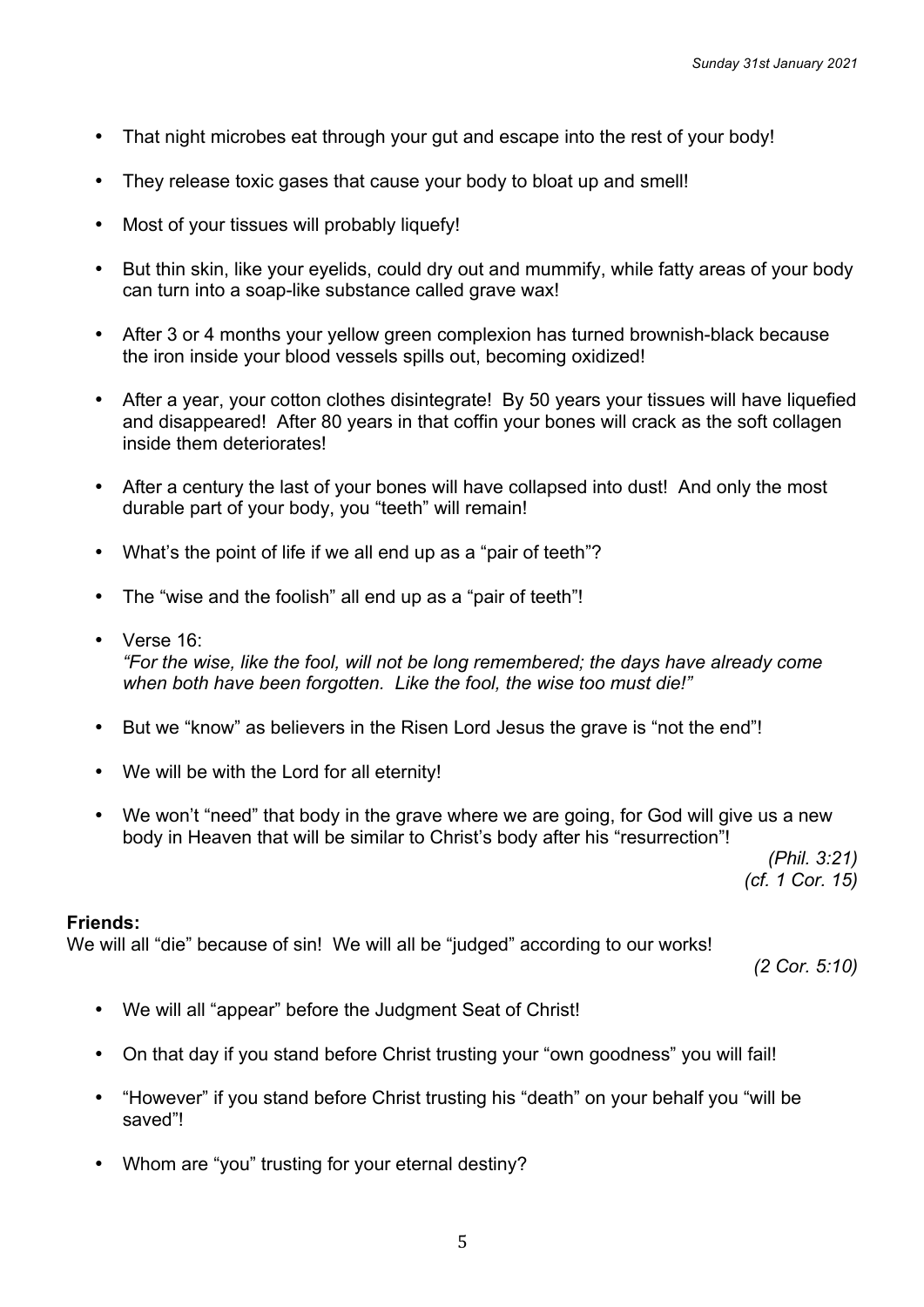• Verse 17:

*"So I "hated" life, because the work that is done under the sun was "grievous" to me. All of it meaningless, a chasing after the wind!*

### **Friends:**

Our "work" does not succeed us!

- You may not appreciate hearing it, but Solomon is simply saying aloud what we all know to be true!
- Build what you want, save what you might, put it in the bank, liquefy it into stocks and bonds, drop it into real estate, place it anywhere you choose.
- You only "control" your "wealth" for a "season"!
- And then it's "out of your hands" completely!
- As you draw your "last breath", you withdraw your grip on all that you have "labored to build" under the sun!
- It's a matter for "others now"!
- Hatred of "life" **(V7)** is followed by hatred of "foil"! **(V8)**
- "Work" must be "left behind" when we die; so what is the "point of it"?
- Solomon's message here is hat the "accumulation of wealth" doesn't produce anything that "endures" through time and eternity!
- Leaving our loved ones "too much" might be worse than leaving them "too little"!
- Verse 19: *"And who knows whether that person will be wise of foolish! Yet they will have control over all the fruit of my toil into which I have poured my effort and skill under the sun"*
- This too is "meaningless"!
- French novelist, "Gaston Levoux", creator of the Phantom of the Opera was almost destroyed in this way!
- When his father died suddenly, leaving him with a fortune of almost one million francs, Gaston abandoned his career and relaxed into a wasteful existence of gambling and pleasure in colourful Paris society!
- Within a year he had squandered his inheritance another "prodigal son"!

*(Lk. 15: 11-32)*

• Solomon is "warning" us that accumulating "mountains of money" becomes MEANINGLESS to us within two seconds of death!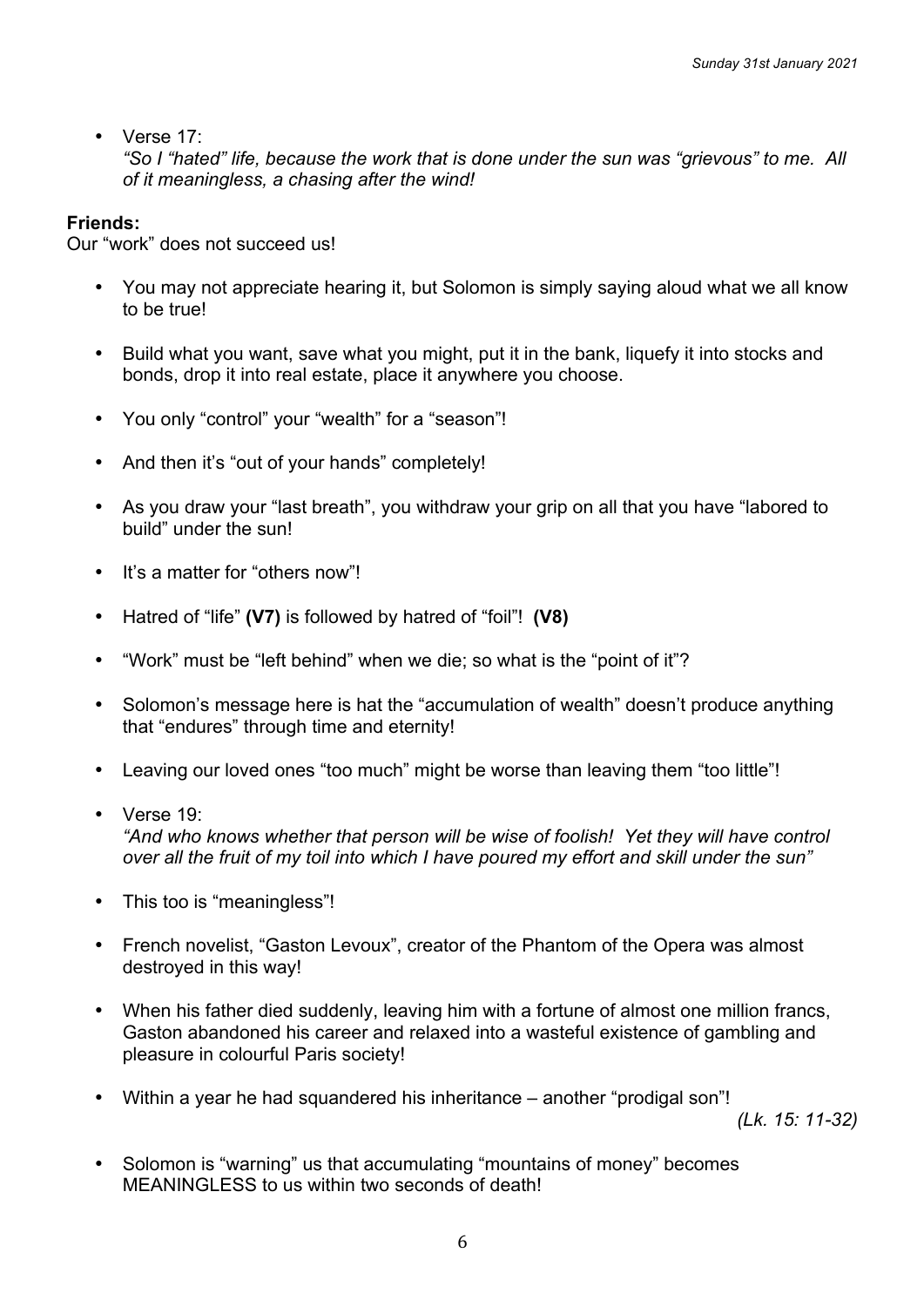- "In fact", the very reality of death strips your possessions of lasting significance!
- "William Lane", a brilliant apologist, in his book "Reasonable Faith" describes the ultimate "implications" of "life" from the perspective of an "unbeliever": *"I realize that I am going to die and forever cease to exist!*
- My life is just a momentary transition out of oblivion into oblivion!
- And the universe, too, faces death!
- Scientists tell us that the universe is expanding, and everything on it is growing farther and farther apart!
- As it does, it grows colder and colder and its energy is used up!
- Eventually all the stars will burn out and all matter will collapse into dead stars and black holes…
- Mankind is a doomed race in a dying universe!
- Because the human race will eventually cease to exist, it makes no ultimate difference whether it ever did exist!
- Mankind is thus no more significant than a swarm of mosquitoes or a barnyard of pigs, for their end is all the same!
- The same blind cosmic process that coughed them up in the first place will eventually swallow them all "again"!
- Who "cares" if we leave behind a dollar or two on the road to oblivion?
- Who "cares" if we leave millions of dollars for our children?
- That is why the apostle "Paul" tells us to set our affections on "things above", "not" on things below!

*(Col. 3: 1-4)*

- That is why "Jesus" tells us to lay up treasures for ourselves in "heaven" not on earth! *(Matt. 6: 19-20)*
- Martin Luther said: *"The LORD commonly gives riches to foolish people, to whom He gives nothing else!"*
- "However" this is one of my favourite Luther quotes about money: *"God "divided" the hand into fingers so that "money" would slip through!"*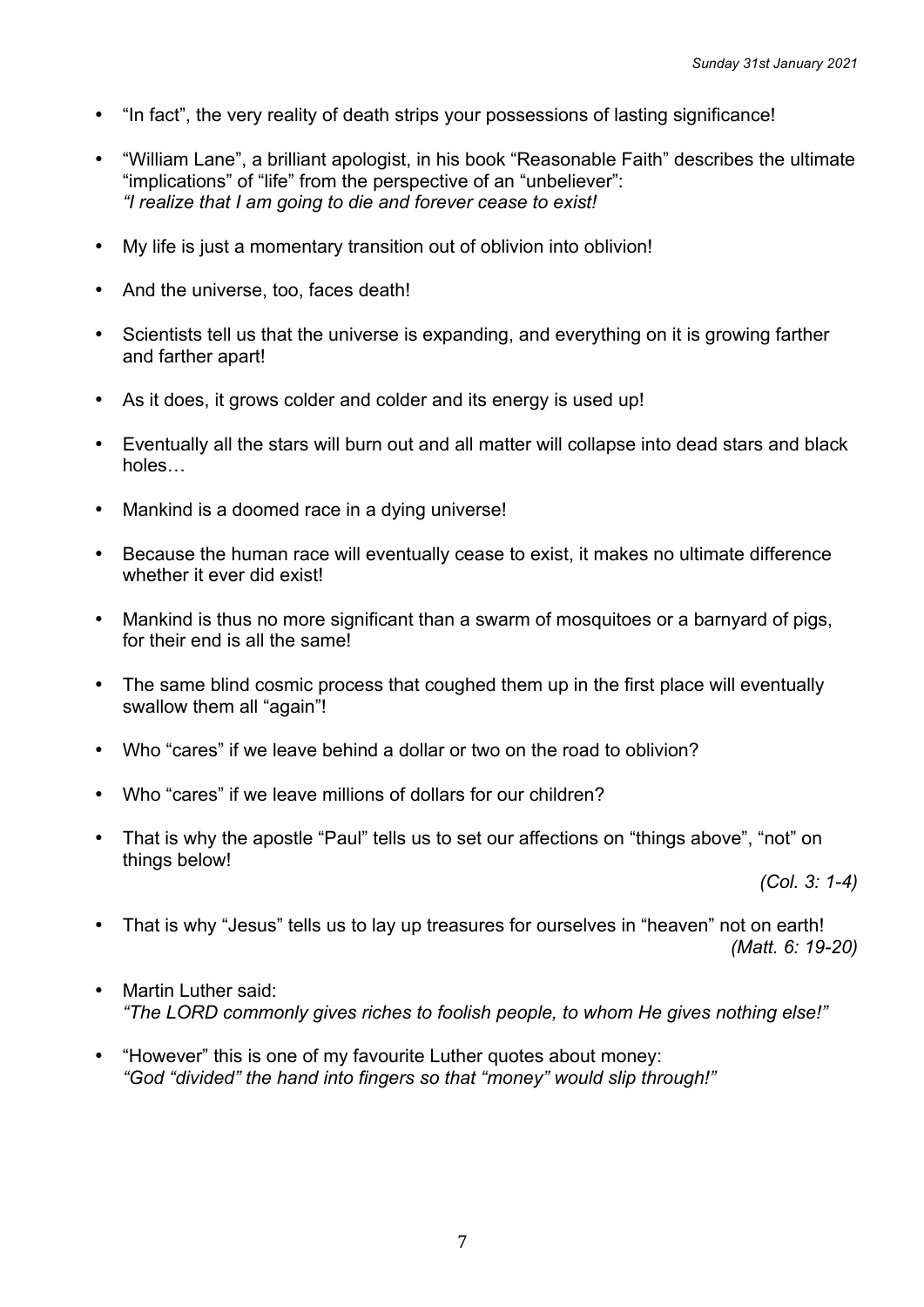• Paul writes these timeless words to Timothy - (*1 Tim. 6: 17-19)*:

*"Command those who are rich in this present age not to be arrogant nor to put their hope in wealth, which is so uncertain, but to put their hope in God, who richly provides us with "everything for our enjoyment!"*

*"Command them to do good, to be rich in good deeds, and to be generous and willing to share! In this way they will lay up treasure for themselves as a firm foundation for the coming age, so that they may take hold of the life that is "truly life"!"*

#### **Friends:**

May your greatest treasure be in Heaven: the "Lord Jesus" HIMSELF!

- One day all your things on earth will be left behind!
- Some time ago an aspiring television star was given a shot of a network series!
- He went to the studios, saw his name on a parking space, found the crew treating him like royalty and the series pilot was shot in 5 days but television executives "rejected it"!
- When the young actor left, no one said good-bye, the name was gone from the parking spot and his dressing room was locked!
- "All the success was like smoke"! He said. "I couldn't get a handle on it, like fairy flow, once it was in y mouth it was gone!"

#### **Friends:**

Our culture is a fairy floss world – sugary and seductive – a pink swirl of empty calories!

- "Today" you might be the flavor of the month, with Fame and Fortune at your "command"!
- "Tomorrow" your pockets may be empty as your soul!
- So what is the "ANSWER"?
- Verses 24 & 25:

*"A person can do nothing better than to eat and drink and find satisfaction in their own foil. This too, I see is from the "hand of God", for "without God", who can eat or find enjoyment?*

- Solomon could have settled into a 'spirit of cynicism" about "life under the sun"!
- He could have lived out his days in "silent despair"!
- But he remembered something wonderful from his youth!
- He recalled when life was "simpler"! When he had much less and enjoyed it much more!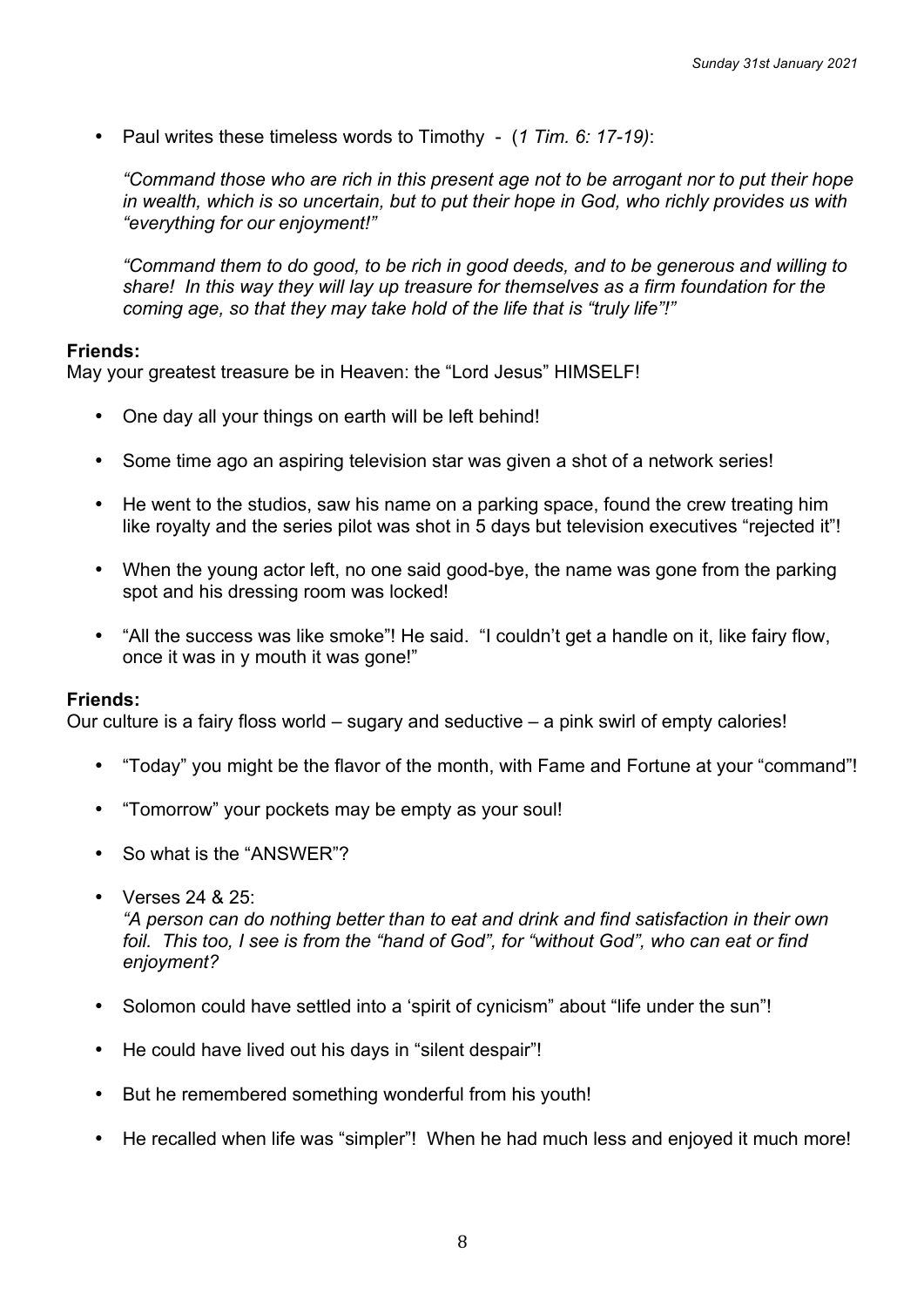- Particularly, he remembered the message of two fathers: one who taught him from Heaven, the other who taught him of earth!
- These last few words of verse 25 are "KEY"!
- The New Living Translation renders V25 this way: *"For who can eat or enjoy anything "apart" from God?"*
- That is Solomon's "conclusion": *"God is the essence of the positive life; and every moment of it is a "gift" from Him!"*
- James tells us in "1:17-19" that every good and perfect gift is from "above", coming down from the Father of the heavenly lights!
- "Eight times" in this book we will hear this sentiment: a kind of upbeat refrain for the dirgelike verses of Ecclesiastes!

#### **Friends:**

Even under the sun; even with what is "missing", what we do have is "still the gift of God"!

- The "wisdom", the "work" and the "pleasure of a good meal" are no more than "appetizers", but they are "good appetizers"!
- Yes we can enjoy our good homes and families, the pleasure of our recreation and sport, the chilled swim, and the juicy grilled steak!
- We can feel good in connecting with our work paid or voluntary.
- These things will NEVER give us the one great pleasure that lies at the centre of life, but they will "complement" it!
- Some people think "God" is in His Heaven peering through the clouds to catch people having fun, so that He might stop them!
- The God of the Bible, the God of Ecclesiastes is "nothing" like that: God is the Joy giver, the dispense of pleasurable pursuits!
- Christ, the "Bread of Life", leaves a little trail of good things like bread crumbs in the forest; leading straight to "joy" that is eternal: intimate fellowship with Jesus!
- Only after tasting that the Lord Jesus is good "do" these lesser tastes become truly pleasurable to us!

#### **Friends:**

We must keep God in the "middle" of our bank accounts; our possessions; and our portfolios!

• Picture your hands out in front of you, cupped together, palms up!